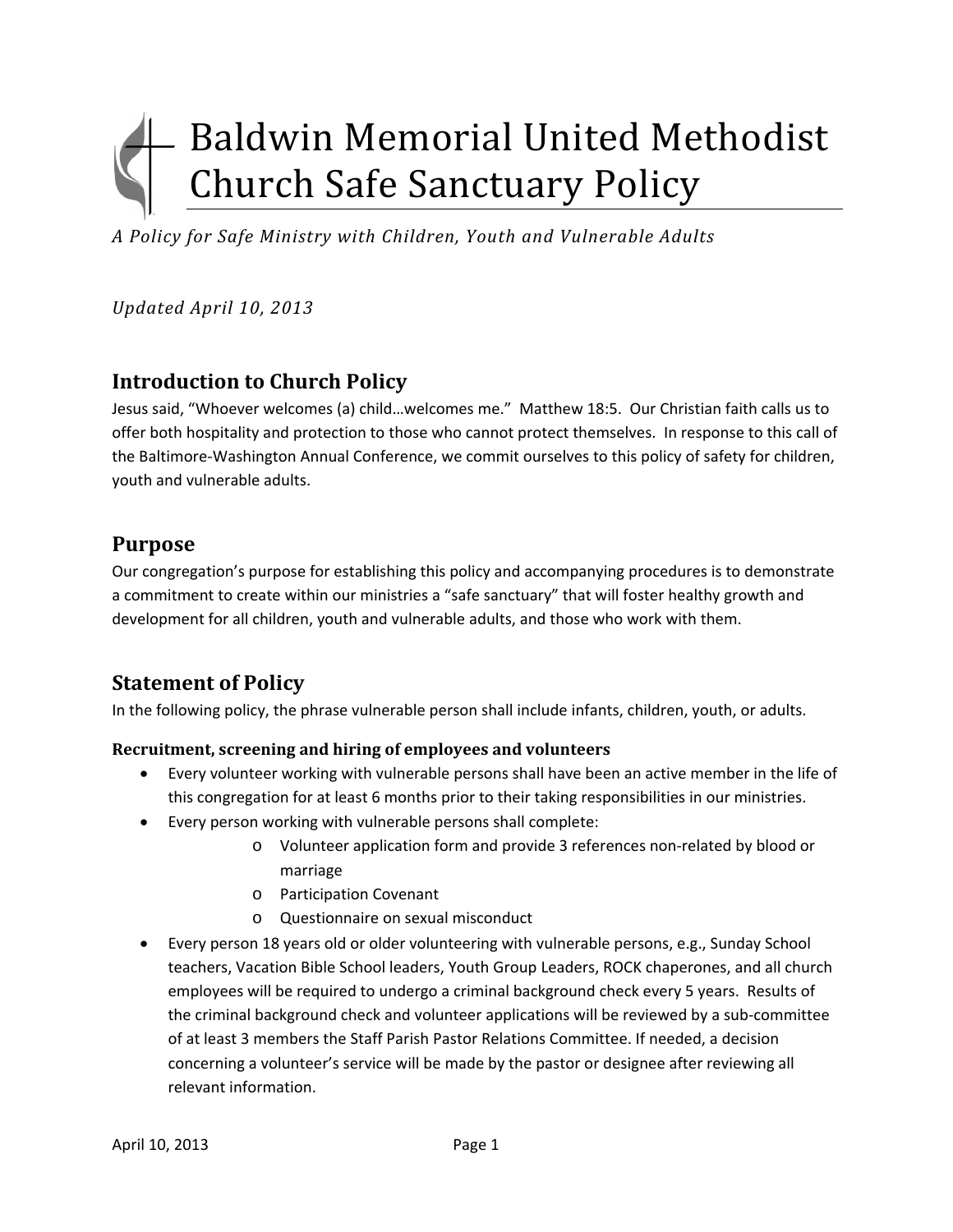- Volunteers must be at least 18 years old. Supervisors or Lead Workers should be at least 5 years older than the oldest in the group they are supervising. Any worker, under 25 years of age, volunteer or paid, that is not at least five years older than the group with which they are to work, must have another screened adult at least 25 years old who is supervising.
- Youth helpers of at least 12 years old may participate with adult supervision.
- Volunteers will attend Safe Sanctuary Policy Training.
- Volunteer Applications and Safe Sanctuary Policy Training will be renewed after three years.

#### **Education and training for employees, volunteers and congregation**

- Information about annual opportunities for training in CPR and First Aid shall be provided to all volunteers and hired workers. Participation in CPR/First Aid shall be encouraged and may be offered by the church to volunteers and congregation.
- The church will provide regular training opportunities to the congregation, volunteers, and hired workers for the recognition of and responses to symptoms of abuse.
- The church shall provide access to the written Safe Sanctuary policy and procedures to all members and friends of the congregation.
- Members and friends of the congregation shall be informed of updates to the policy on a regular basis.
- The complete written policy and procedures shall be available in the church.
- Our church shall offer regular opportunities for the entire congregation to be informed regarding safety and abuse of vulnerable persons.
- The Safe Sanctuary policy shall be available on the church's web site

### **Procedures for All Programs, Events, or Counseling Involving Children, Youth or Vulnerable Adults**

- SUPERVISION OF CHILDREN No child shall be left on church property unsupervised.
- TWO UNRELATED ADULTS Two trained adult leaders should be present at all times during any church sponsored program, event, or ministry involving vulnerable persons. These two adults should not be from the same household.
- ROVING SUPERINTENDANT/ EXTRA HELPER/ VOLUNTEER To further supervise activities, an adult volunteer "roamer" shall move between classes and activity stations to oversee events.
- OPEN DOOR COUNSELING- The activities in the room must be clearly visible through an unobscured window or an open door.
- BATHROOM PROCEDURES If a vulnerable person requires assistance using restroom facilities, the door will be left ajar all times while the adult assists.
- PHOTOGRAPHING CHILDREN No identifying names of children to be displayed in newsletter, website or publication without parental consent
- ADVANCE NOTICE TO PARENTS WITH EVENT DETAILS ‐ The parent/guardian of vulnerable persons participating in church‐sponsored programs will be given advance notice of all expected activities for those programs. Parents/guardians shall be provided with advance notice of variations in usual schedules and activities. Parents/guardians shall be asked to sign a general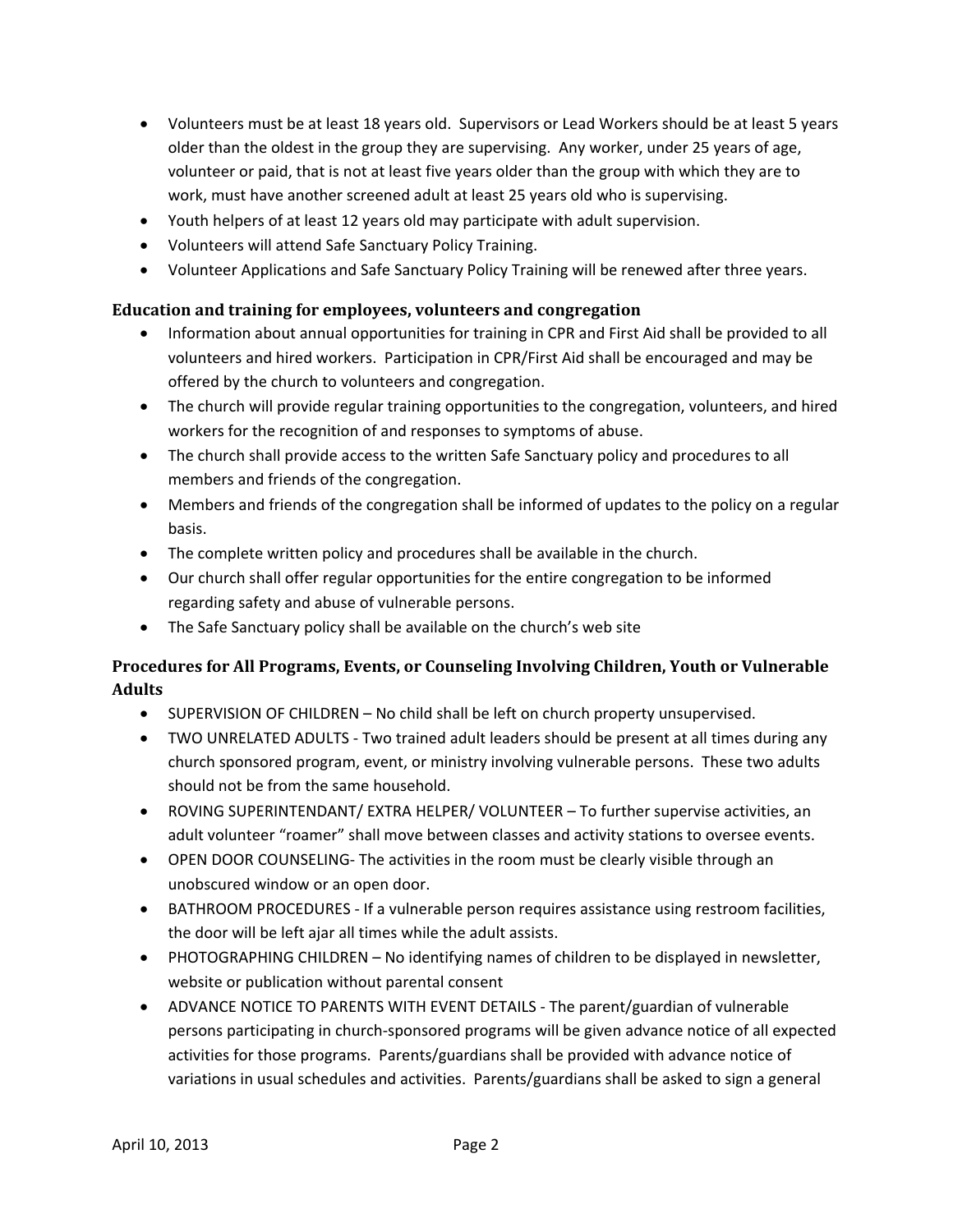permission form for planned off‐site activities that are part of regular programs.Drivers transporting children or youth must have a valid driver's license and current insurance

- VEHICLE RULE Driver's transporting children or youth for any church sponsored activity must have a valid driver's license and current insurance. All MD laws regarding child safety seats and seat belts must be followed. Driver's shall agree to not drive distracted, nor when over‐tired or under the influence of alcohol/drugs.
- OVERNIGHT TRIPS At least one adult leader responsible for overnight trips with youth shall provide documentation of current certification in First Aid and Basic Cardiopulmonary Life Support for Children and Adults.
- YEARLY REVIEW Adult leaders in church-sponsored programs for vulnerable persons shall annually review this policy and a written covenant to uphold them. Initialing and dating the certification form shall indicate that this review has been completed.
- OUTSIDE ORGANIZATIONS Sponsors of programs or events involving vulnerable people that use church property, but are not sponsored by the church, shall be asked to sign a form stating they have been advised of and provided a copy of the Safe Sanctuaries policy and they are in agreement to uphold that policy. Outside or tenant organizations conducting events during Church‐sponsored events involving children, youth or vulnerable adults must escort their guests and members while on church property and are responsible for their direct supervision.

#### **Procedures Specific to Nursery and Sunday school**

- Children Birth to Grade 2 shall be signed into and out of any activity by an adult, preferably a parent. Parents should sign-in on a roster with the Nursery Aides when dropping off children. Parents shall sign‐in with the Sunday school teacher prior to dismissal to Sunday school.
- Children Birth to Grade 2 may not be released to a sibling less than 18 years old without express parental permission.
- Children Grades 3‐6 may sign themselves into and out of a classroom if the parent or adult guardian is on the premises.

#### **Procedures Specific to Jr. and Sr. UMYF**

- All participants in Jr. and Sr. UMYF shall sign into and out of meetings. A parent phone number shall be requested in case of emergencies.
- Participants in UMYF meetings shall be requested to sign a yearly Conduct Policy explaining the expectations for behavior and conduct.
- Yearly, all Leaders of UMYF shall collect an information form requesting parent contact information and health concerns for each participant. This information form shall be maintained and kept on hand at all UMYF meetings/events.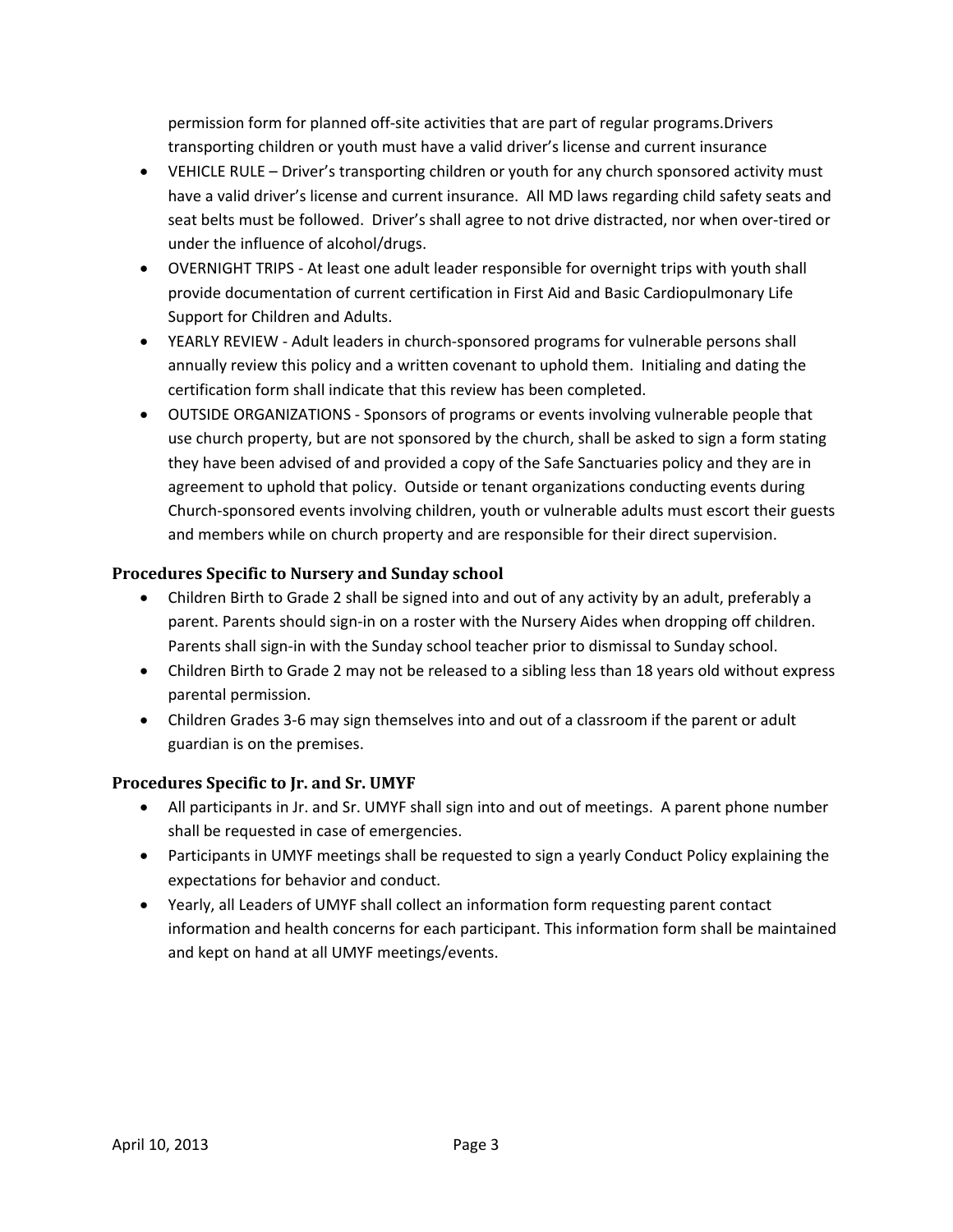#### **Procedures Specific to Child Care Center**

 The Baldwin Child Care Center shall adhere to all applicable MD State laws regarding the operation of a childcare center. They shall follow all recommended and required guidelines for the safety of children in their care.

#### **Facilities conforming to meet reasonable safety standards**

- Every classroom and office door shall have a window or be kept open providing a view of the interior.
- Age-appropriate equipment shall be maintained in classrooms and playgrounds on the church property.
- Trustees shall regularly check facilities for safety hazards.
- Baldwin Memorial Trustees shall be responsible for maintaining adequate liability insurance for the scope of child and youth ministries both on and off church property.

#### **Procedures for reporting allegations of injury, harm, or abuse**

Steps in responding to a reported incident during a church sponsored event and/or on church property:

The volunteer, worker or leader shall take the following steps immediately.

- Insure the privacy and safety of the alleged victim;
- Treat the individuals involved with dignity, honor and confidentiality;
- Immediately remove and/or separate the accused individual from further involvement with the alleged victim and other vulnerable persons;
- Ensure that confidentiality of all parties is maintained;
- Notify the Pastor and/or chair of the SPPRC;
- Complete a report form for each alleged incident.

Upon notification, the Pastor or the chair of the staff, pastor, parish relations committee shall take the following steps immediately.

- If the pastor is accused, the SPPRC chair shall contact the District Superintendent who will initiate Conference Policies for this situation.
- Notify the parents/guardians of the alleged victim.
- Address any needs the vulnerable person may have, including medical.
- Notify each of the following
- The proper authorities Police, Child Protective Services\*\*
- The District Superintendent
- Insurance agent shall be notified by the Trustees following notification by SPPRC
- Keep a written record of each step taken including times and dates
- At the Pastor's discretion and with SPPRC affirmation, prepare a brief, carefully worded statement to the congregation, telling the truth, but withholding the names of the alleged victim and the accused.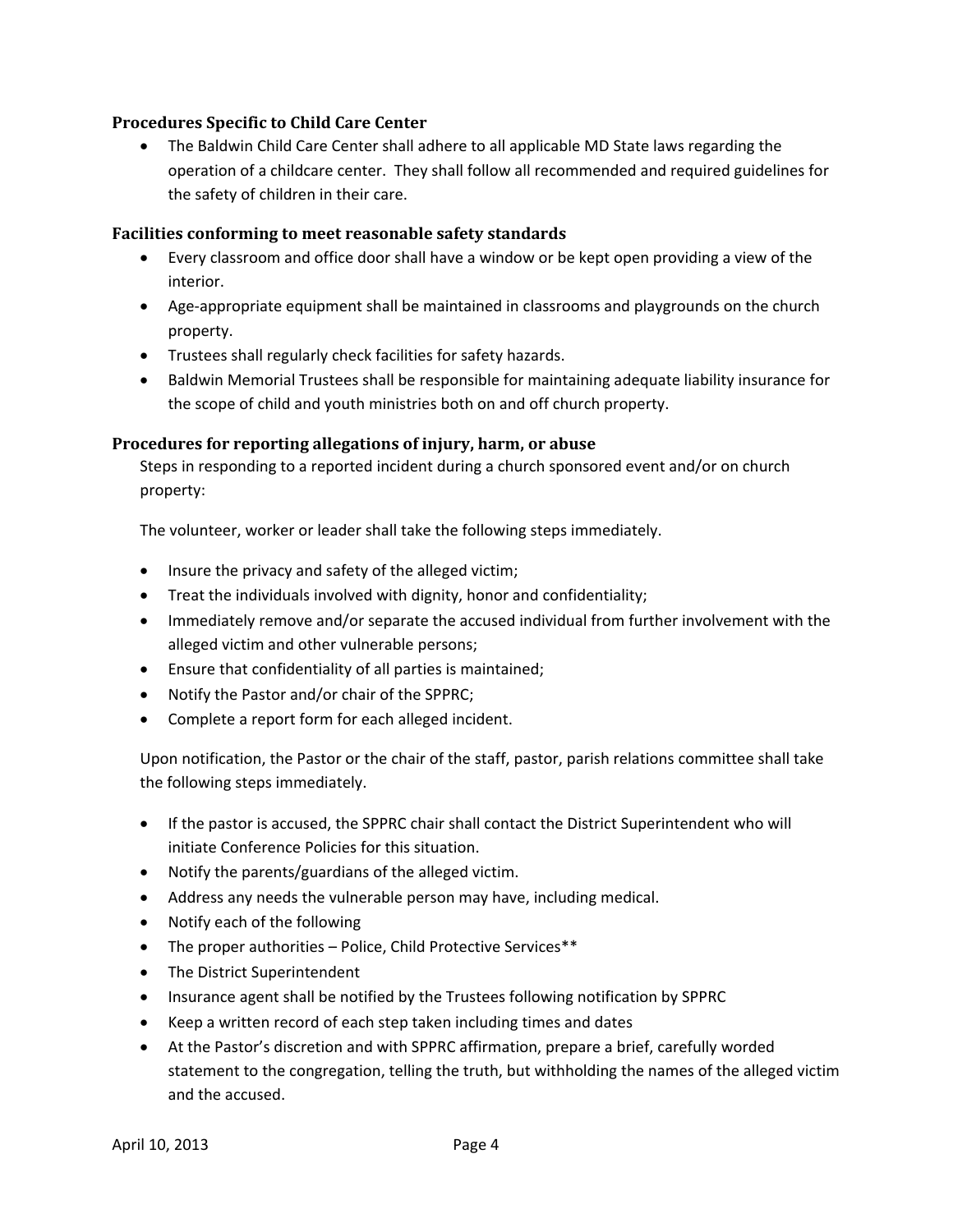Cooperate fully with the investigation conducted by proper authorities

Steps in responding to suspected abuse outside church events and/or church property.

- Ensure the privacy and safety of the alleged victim;
- Ensure that confidentiality of all parties is maintained;
- Contact appropriate authorities
- Notify the Pastor and/or the chair of the staff‐parish committee

\*\* Proper Authorities in Anne Arundel County are: Child Protective Services, 410‐421‐8400, 7500 Ritchie Hywy, Glen Burnie, Maryland 21061‐1787 or call Police at 911.

\*\*You must make an oral and written report within 48 hours of the suspected abuse. This does not require Proof… Anyone who makes a "good faith" report may be immune from civil liability and criminal penalty.

#### **Review of Policies and Procedures**

These policies and procedures will be reviewed and updated by the SPPRC at least once every three years.

#### **Procedures for Conduct**

Appropriate Discipline – Children and Youth should be made aware that appropriate behavior is expected at all church events. Gentle reminders are always necessary when dealing with children and youth. When these reminders don't work, then discipline may move to the next step. In cases where behavior has to be addressed, designated church event leaders shall handle it. In NO case is physical discipline an appropriate measure.

Keeping parents involved is important. They should be kept informed of their child's behavior. For serious offenses, the appropriate response may be to send the child/youth home

Appropriate Physical and Emotional Boundaries – Physical boundaries are most important in dealing with children and youth. Persons working with children and youth have to understand and respect those boundaries. Obviously these boundaries change as children grow older. A young child or toddler sitting on an adult leaders lap is appropriate, whereas an older youth sitting in a leader's lap would not be acceptable. Hugs and kisses from a toddler to a leader are entirely different than the same from an older youth.

Emotional boundaries are also important. Adult leaders must maintain appropriate boundaries in relationships with youth. It is important for those adults working with children and youth to not step outside of those lines and allow a younger person to become too attached to them. When an adult leader recognizes there may be an issue with boundaries, great space must be allowed to come between them and the child/youth in question.

Spiritual Boundaries – As we seek to lead young people in their development of faith, it is essential that we guide them and do not manipulate their emotions. This is especially true at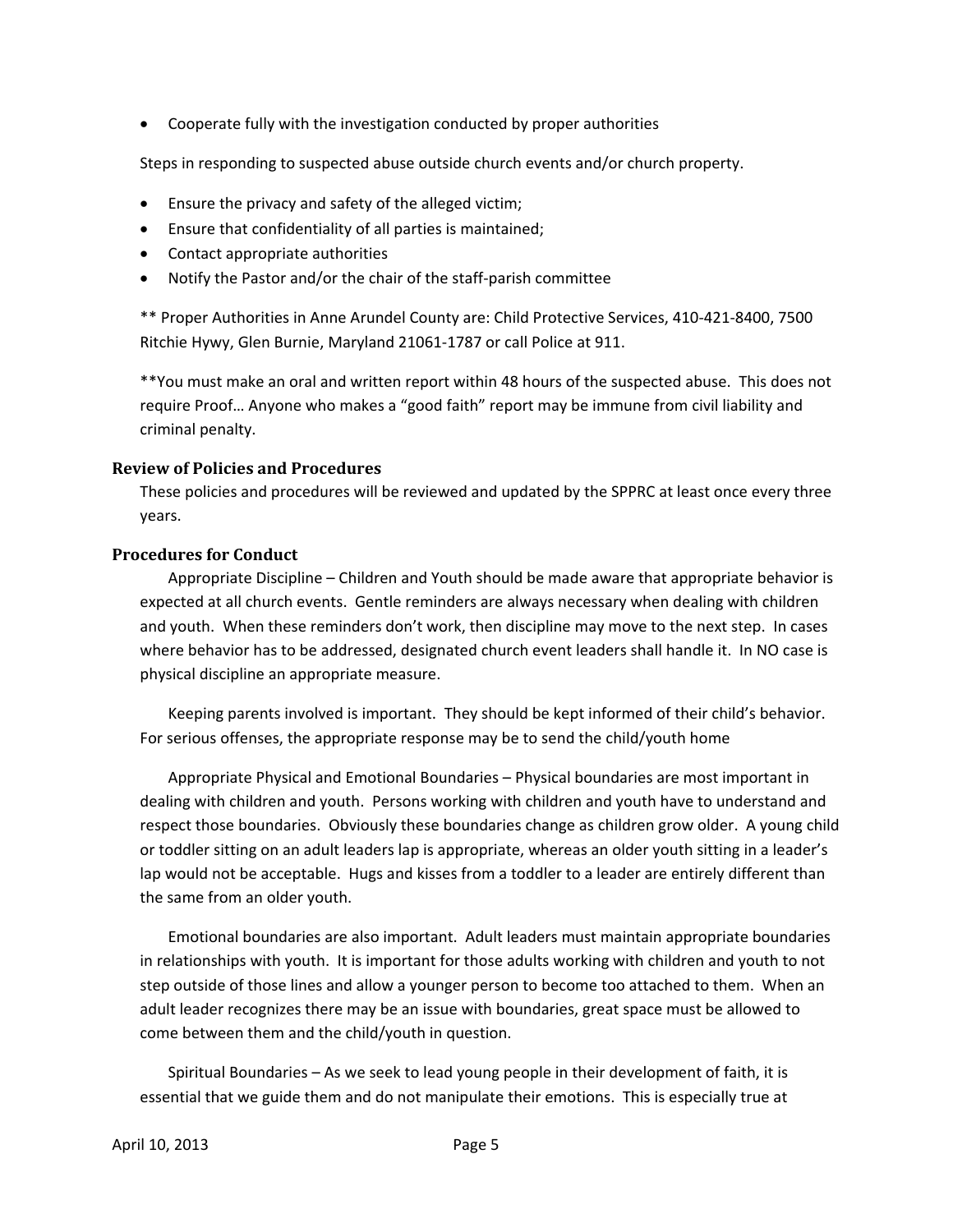extended youth events (such as ROCK, or overnight camps). Children and youth are much more susceptible to emotional manipulation at extended events. It is therefore necessary that we allow each person involved to make their own decisions without stigma, coercion, or pressure in any form. The message of the Gospel of Jesus Christ and the opportunity to follow Jesus in a life‐long journey must be presented as an invitation "with no strings attached".

## **Addendum to Safe Sanctuary Policies**

Maryland, the District of Columbia and West Virginia all maintain registries of sex offenders, which attempt to list all persons residing anywhere in those jurisdictions who have been convicted by a court of law of any of a very wide variety of sexual offenses. The registry in all three jurisdictions is available for public review and may be searched online at (1) http://www.dpscs.state.md.us/sorSearch, for Maryland; (2) http://sexoffender.dc.gov, for the District of Columbia; and (3) https://apps.wv.gov/ StatePolice/SexOffender/Forms, for West Virginia. Contrary to popular belief, these Sex Offender Registries are not limited to listing convicted "pedophiles," which, strictly speaking, describes persons with a primary sexual interest in prepubescent children aged 13 or younger. Rather, the Registries include sex offenders whose victims, depending on the crime, may include minors as old as 17 years of age or even adults.

From time to time, a local church pastor or church leader learns that a member, or any person who regularly frequents church premises for worship or other reasons, is a registered sex offender. When that happens, and even while resolutely affirming every person's need to be part of a faith community and receive redemption, we hold in balance the imperative to do all we can to keep all our parishioners safe, especially (but not only) our children and youth. To that end, in striving to maintain an environment of love and safety for all, we believe the congregation's process for responding to such information should include the following components:

- 1. Maintenance of List: The Staff Parish Relations Committee should establish and maintain a list of registered sex offenders who are both (1) located in the designated geographical area from which the church membership typically draws and (2) on the list of church membership. The pastor and the chair of the SPRC will ensure that this list is updated in the following manner:
	- a. At least twice a year, by making a reasonably delineated geographical searches for the names of Registered Sex Offenders through the online version of the registry maintained for the following zip codes: 21108 Millersville, 21032 Crownsville, 21113 Odenton, 21114 Crofton, 21401 Annapolis, 21054 Gambrills, 21035 Davidsonville, and any other such Maryland zip codes in which church membership resides; and comparing this with church membership rolls.
	- b. Whenever it is brought to the attention of the pastor or the SPRC that another church member or regular visitor (attends church frequently enough for the Pastor and/or SPPRC chair to be knowledgeable of the person's name and address) has become a registered sex offender.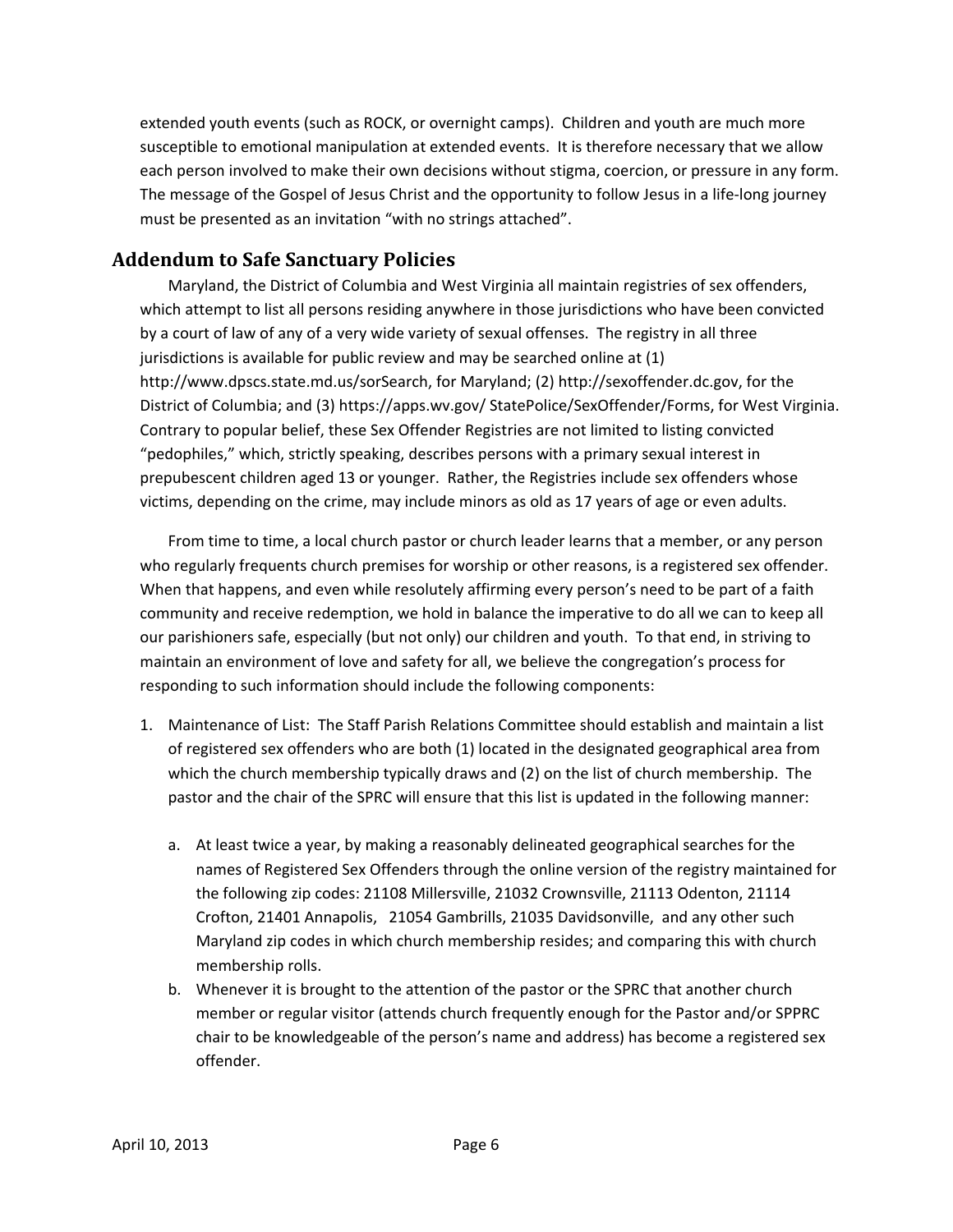- c. A current copy of the list of Registered Sex Offenders known to be attending the Church will be delivered to the District Superintendent as soon as it is first prepared and whenever the list is updated.
- 2. Meeting and Covenant with the Registrant: Upon learning that a member or visitor is a registered sex offender, the pastor and the Chair of the SPRC chair, or another member of the SPRC designated by the Chair, will have an in‐person meeting with the registered person (Registrant) and another adult of the Registrant's choosing to discuss the procedures the congregation will follow in order to allow the Registrant to continue to participate in the life of the congregation or visit the church premises for any purpose. During that meeting, the pastor and SPRC representative will:
	- a. indicate that they have been made aware of the person's name on the registry;
	- b. summarize the congregation's principles and guidelines in such situations, as outlined here and in the attached "Covenant Letter";
	- c. explain and emphasize the importance of the "Designated Attendant" policy (as described below), both for the safety and well-being of the church community, and the well-being of the Registrant as well;
	- d. provide the Registrant with a Covenant Letter, signed by the pastor and the SPRC Chair, substantially in the form attached hereto; and
	- e. explain that the Covenant Letter must be counter‐signed (in front of a witness), dated and returned to the pastor before the Registrant can be allowed to return to the church premises.
- 3. "Designated Attendants": Registrants should not be allowed in any church building or anywhere on church grounds, unless they are accompanied by an adult member of the congregation that has been approved by the SPRC to serve as a Designated Attendant for registered sex offenders.
	- a. A list of Designated Attendants for registered sex offenders shall be maintained by the Chair of the SPRC.
	- b. Each Registrant shall be given the names and telephone numbers of two or more Designated Attendants they can contact to accompany them when they visit the church.
	- c. A Designated Attendant must be present to meet the Registrant in the church parking lot, or at another safe and well‐lighted outdoor location, when the Registrant arrives at the church's property. The Designated Attendant must physically accompany the Registrant at all times while they are within any church buildings or anywhere on church grounds.
	- d. It is the Registrant's responsibility to arrange to have a Designated Attendant present when they arrive at the church property. If a Designated Attendant does not appear for any reason, the Registrant may not enter any church building and may not stay on the Church grounds.
	- e. No person who is known to the Pastor or SPPRC Chair to be related to the Registrant by birth, adoption or marriage may serve as their Designated Attendant.